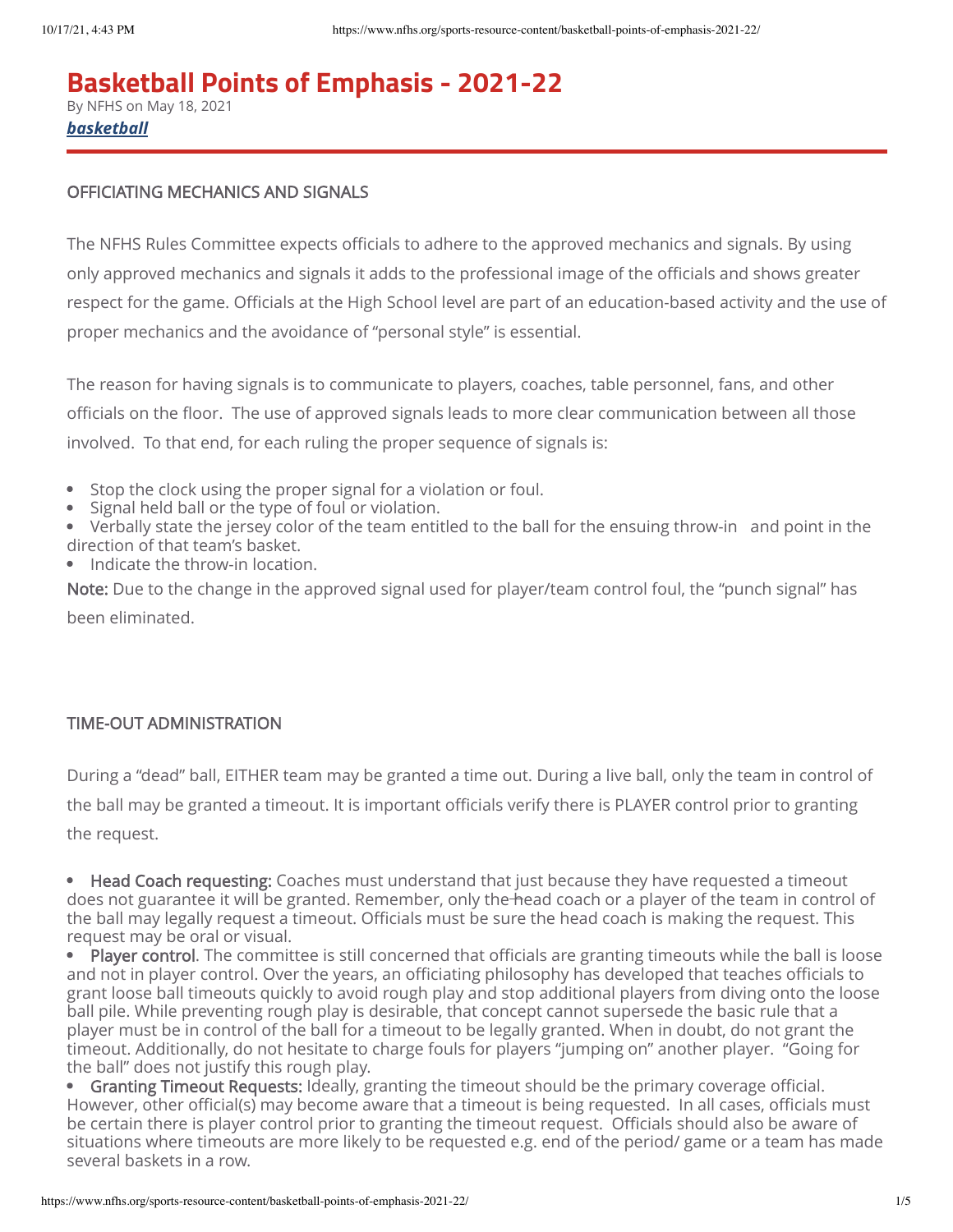#### UNSPORTING CONDUCT

Unsporting conduct. The committee is concerned about inappropriate conduct by players, bench personnel, coaches, officials, and spectators. Each group needs to view the activity in light of it being educationally based and not accept conduct that would not be tolerated in other educational settings. Therefore, each group has the responsibility to demonstrate civility and citizenship.

#### To this effect:

Game management needs to pay particular attention to spectators. Game Management should intervene when spectator behavior becomes unacceptable. This should be done prior to an official having to make such a request.

When game management fails to address spectator behavior on their own, officials should remind game management to hold spectators accountable for their actions. A game ticket is not a license to abuse.

Officials should not tolerate inappropriate conduct from coaches and/or players. The rules allow for a "warning" to be given to coaches and it should be utilized when appropriate.

The team huddle is not a safe haven for coaches' bad language. Just as a classroom teacher should not verbally abuse students, neither should coaches use bad language when addressing their players.

• Players are not permitted to "let off steam" by using profanity, even if it is not directed at an opponent or official. Being angry at oneself is no excuse.

Officials are not exempt from unsporting conduct. Inappropriate references to players, coaches or other officials is not acceptable. Inappropriate behavior before, during or after the game should be reported to the official's association /assignor.

#### **SCREENING**

Screening is a legal action to delay a player while touching the floor, without causing contact to prevent an opponent from reaching a desired position.

Legal screening is when the player who is screening an opponent:

- Is stationary (within the vertical plane) when contact occurs.
- Has both feet on the floor when contact occurs.
- Time and distance are relevant.
- The screener shall be stationary, except when both the screener and opponent are moving in the same path and the same direction.

Illegal screening is when the player who is screening an opponent:

• Is moving when contact occurred.

Does not give sufficient distance in setting a screen outside the field of vision of a stationary opponent when contact occurred.

- Does not respect the elements of time and distance of an opponent in motion when contact occurred.
- A player may not use arms, hands, hips, or shoulders to force movement through a screen or hold the screener and then push the screener aside in order to maintain legal guarding position.

If the screen is set within the field of vision of a stationary opponent (front or lateral), the screener may

establish the screen as close to the opponent as desired, provided there is no contact.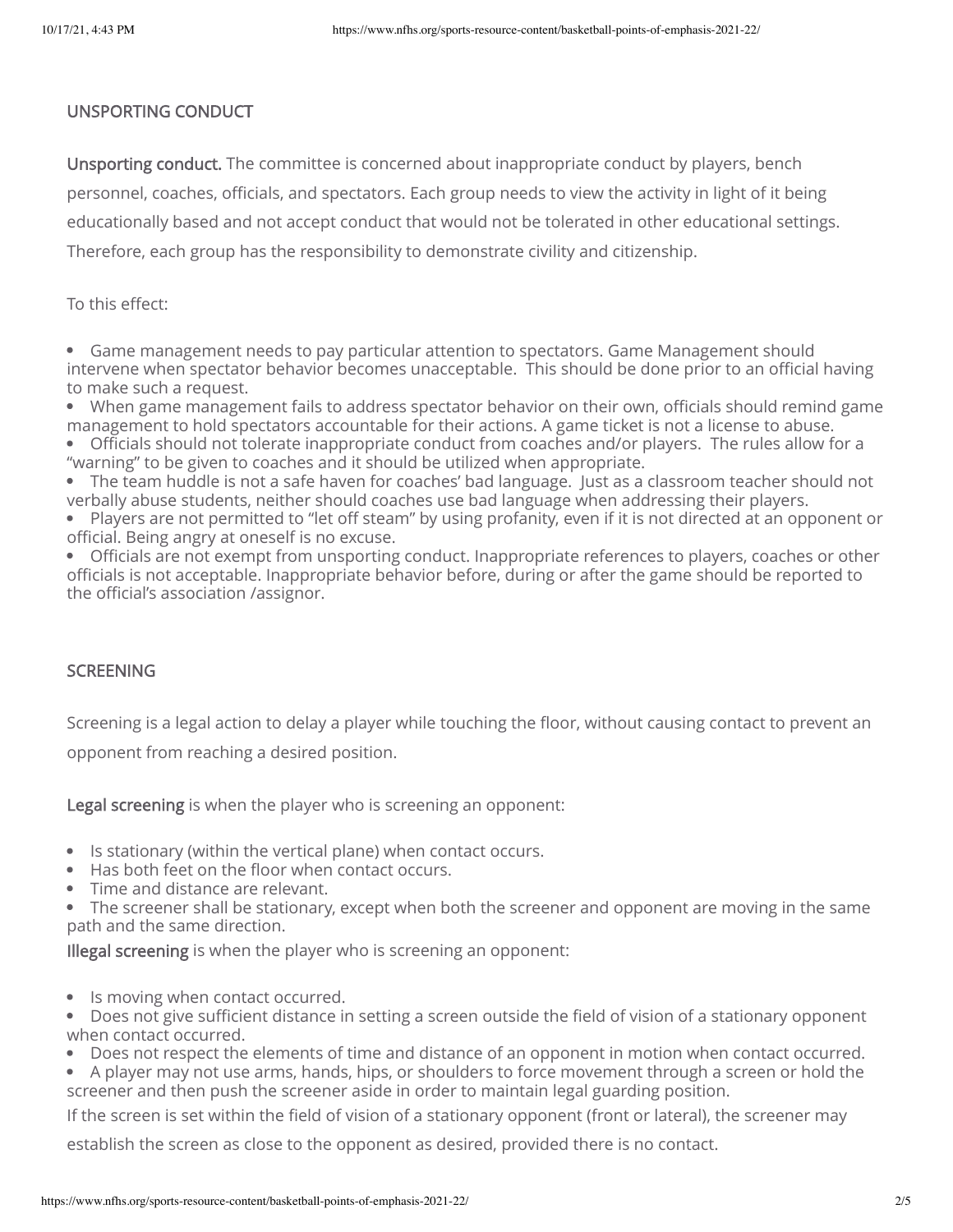If the screen is set outside the field of vision of a stationary opponent, the screener must permit the opponent to take 1 normal step towards the screen without making contact.

If the opponent is in motion, the elements of time and distance shall apply. The screener must leave enough space so that the player who is being screened is able to avoid the screen by stopping or changing direction.

The distance required is never less than 1 and never more than 2 normal steps.

A player who is legally screened is responsible for any contact with the player who has set the screen.

# EURO-STEPS, SPIN MOVES, AND JUMP STOPS – LEGAL OR ILLEGAL?

If executed within the parameters of the 4.44 traveling rule, each of these plays is legal. If not executed within the rules, each of these plays is illegal. High school players often attempt to emulate players they watch at higher levels but because collegiate and professional rules, interpretations, and directives vary, what is legal at one level may not be legal at another.

What is referred to as a Euro Step most often occurs when a player who is dribbling toward the basket stops dribbling, catches the ball while both feet are off the floor, lands on one foot and steps laterally with the other foot, often to step around a defender, all while facing the basket. The first foot to land on the floor is the pivot foot and if the player releases the ball on a try for goal or pass before the pivot foot touches the floor again, it is legal. If the player's pivot foot touches the floor a second time before the player releases the ball, it is illegal.

What is often referred to as a Spin Move most often occurs when a player who dribbles toward the basket, catches the ball while faking to one side of the basket, plants a foot (becomes the pivot foot), while facing the basket, turns his or her back to the basket in an attempt to "spin" around a defender, then steps with the other foot. This would be legal but most often when the player's back is to the basket during the spin, to again face the basket and get into position to release the ball on a try, the player must step again. This means the player's pivot foot returns to the floor a second time, thus causing a traveling violation. Example: A1 is dribbling toward the basket from the left side. Defender B1 is facing A1 when A1 catches the ball and steps with the left foot while faking to the left, then spins (back to the basket), steps with the right foot while spinning and then steps with the left foot again. When beginning the spin move, A1's left foot became the pivot foot and after the spin, when the left foot again touches the floor, A1 has violated. This type of play could originate from in front of the basket or from either side. Due to the speed of the player attempting a spin move and the physical difficulty of facing the basket when one foot touches the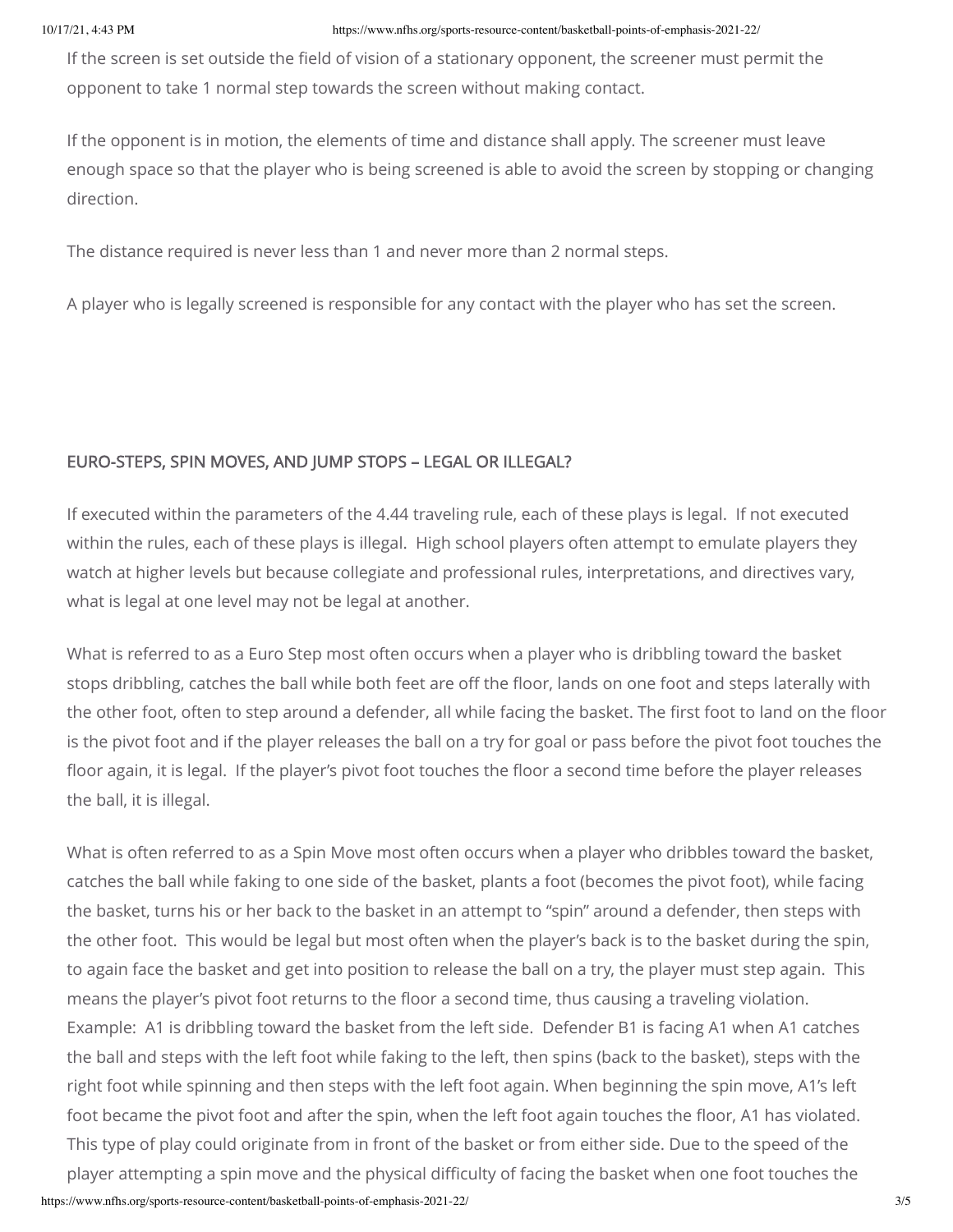floor, then attempting to spin around a defender and release the ball before the pivot foot again touches the floor, the vast majority of spin move attempts are illegal.

What is often referred to as a Jump Stop is, by rule, an exception to the traveling rules. A legal jump stop occurs when a player who catches the ball with both feet off the floor, lands on one foot, jumps off that foot and lands with both feet touching the floor simultaneously. Many players are taught well and successfully execute legal jump stops. There are two situations that most often cause attempts at legal jump stops to become illegal. The first: After the player jumps off one foot, the player lands on one foot followed by the other (illegal "stutter step"), instead of landing simultaneously on both feet (legal). The second: After the player completes a legal jump stop, the player pivots. A legal jump stop is already an exception to the travel rule and a player who pivots with either foot after a jump stop is completed gains a huge advantage and has committed a traveling violation.

Landing on both feet, under NFHS rules the player violates when his or her pivot foot touches the floor the second time.

We encourage players, coaches, and officials to study and learn the rules governing these exciting basketball plays as they relate to NFHS rules.

# TRAVELING - BASIC FUNDAMENTALS

When beginning a dribble, a player must release the ball before lifting his or her pivot foot. A player who lifts the pivot foot before releasing the ball to begin a dribble has committed a traveling violation.

It is always legal for a player to lift the pivot foot but the player must pass, shoot, or be granted a time-out before the pivot foot touches the floor again.

It is not possible for a player to travel while dribbling the ball, bouncing the ball while out-of-bounds during a throw-in or prior to attempting free throw(s).

For officials, identifying a player's pivot foot is, by far, the most important aspect of accurately ruling potential traveling violations. Videos, traveling presentations, and practice are effective tools available to officials who want to improve their accuracy of ruling potential traveling plays.

Traveling rules are relatively easy to learn and understand but because of the sheer number of potential traveling violations that occur in every game and the speed at which many of these plays occur, making a high percentage of accurate rulings is difficult. In some instances, officials appear to rule on these plays based on what it "looks like," rather than what rules allow. To improve the teaching, execution, and accurate rulings of potential traveling situations, players, coaches, and officials should review relevant rule descriptions and take advantage of available information … and practice!